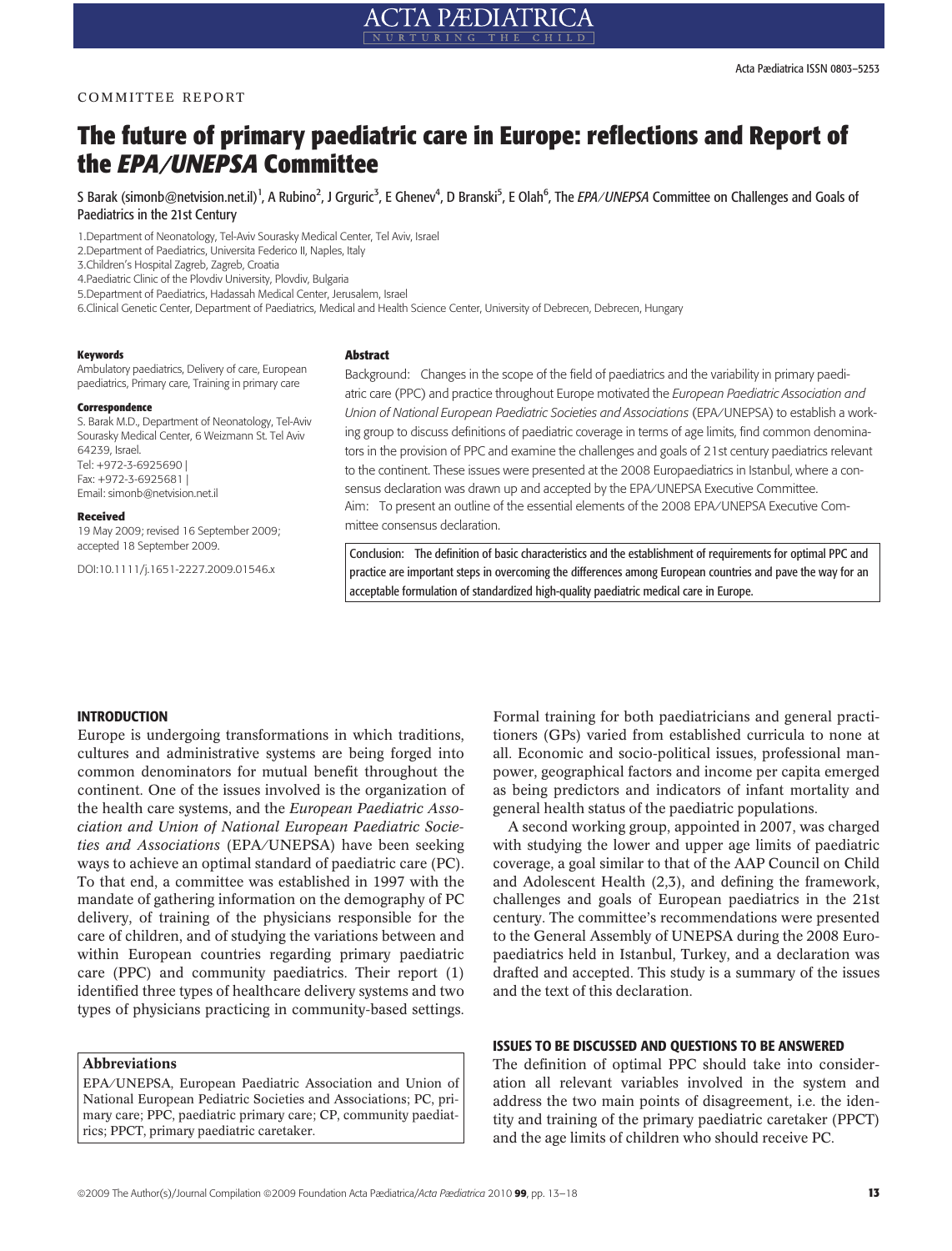# Identity and training of the PPCT

### The uniqueness of the field of paediatrics

Children's diseases are specific and special and have been recognized as such since antiquity (4). The care of children differs in many aspects from that of adults and requires special knowledge, ethics, empathic behaviour and services. The practice of paediatrics involves distinct applications of basic sciences (e.g. anatomy, physiology, pathology, etc.) and is characterized by the relative prominence of topics less relevant to the adult medical practitioner (e.g. genetics, congenital defects, inborn errors of metabolism, inoculations, etc.). The paediatrician needs to be familiar with the wide spectrum of possible variations within the norm as a vast part of his/her practice involves monitoring healthy individuals. In addition, the paediatrician needs to deal with special sensitive legal and ethical considerations and issues of guardianship, privacy, legal responsibility and informed consent, given that most patients are minors. Being the primary and logical source of knowledge and advice for parents and surrogates in matters of physical health, developmental pace, behavioural characteristics, etc., the paediatricians' involvement in the raising of children becomes a kind of partnership. As such, and unlike practitioners of adult medicine, the paediatrician's knowledge and expertise inevitably extends past the fundamental responsibilities of medical diagnosis and treatment of disease to include all the disciplines at work in the world of a growing child, such as human relations, expected behaviour in a given cultural environment, academic progress and others.

# The changing face of paediatrics in the 21st century

Nineteenth-century paediatricians could do little to cure their patients, but excelled in the description of clinical symptoms and focused in supportive care of the sick. Our teachers, 20th century paediatricians, profited greatly from the availability of vast information, better understanding of the mechanisms of sickness and health and the discovery of therapeutic panaceas, shifting the focus from 'diagnose and care' to 'find, treat and cure'. Today's paediatrician practices a new medicine, the result of major changes occurring in the spectrum, incidence and relative importance of diseases. The most outstanding among them are:

- A dramatic change in the aetiology of infant and childhood morbidity and mortality, with a decline in disease-related causes and a rise in accident- and violence-related causes.
- A drop in the absolute and relative incidence of certain infectious diseases (the effect of antibiotics and vaccines), with the 'disappearance' of the classic diseases of childhood and the emergence of 'new microbes' (e.g. HIV, MRSA).
- The development of the ability to pinpoint exact diagnoses to patients once assigned to highly generalized groups, such as 'congenital malformations', 'inborn

errors of metabolism', 'mental retardation', 'behavioural problems', etc.

- A dramatic improvement in diagnosing, treating and preventing conditions once considered 'lost battles' (e.g. childhood malignancies, congenital malformations, inborn errors of metabolism, extreme prematurity).
- Changes in the relative incidence of certain diseases that had affected small numbers in the past but have now become a matter of major concern (e.g. allergies and hyper-reactive airways disease) or medical situations that, fulfilling Barker's thrifty phenotype hypothesis (5,6), appear nowadays early in life and are precursors of life-shortening (diabetes, hypertension, obesity and ASCVD).
- The appalling explosion of substance addiction and sex-related medical conditions (including HIV and unwanted ⁄teenage pregnancies) is becoming a substantial part of routine medical care of teenagers in developed countries.

All these changes have shifted professional attention from mere treatment of existing conditions to a 'prevent, survey and follow-up' approach. Monitoring of normal growth, development and health is the focus and the emphasis of today's paediatrics for the enhancement of the child's wellbeing, for the prevention of health hazardous factors and diseases and for laying the foundations of continuous lifetime care. Therefore, paediatricians play a major role in providing the proper framework for preventive medicine and healthcare. They do so by tracking deviations from normal patterns of growth and neuropsychological development and by implementing policies on proper nutrition and prevention of obesity. They monitor policies on vaccinations while maintaining healthy environments, minimizing accidents and curtailing substance use and addiction, the propagation of venereal diseases, unwanted adolescent pregnancy and more.

# Identifying the PPCT

The vast scope of knowledge and expertise that characterizes modern medicine has inevitably led to specialization and to the establishment of a rather complex triple-level structure of health care: primary (ambulatory), secondary (specialist outpatient clinical- or hospital-centred care) and tertiary (high-level sub-specialty centres). Unlike some other specialties, paediatrics is practiced mostly at the primary care level, probably the only major discipline to do so. Almost all European countries have board-certified paediatricians at their secondary and tertiary levels, but PPC is delivered by either primary paediatricians or GPs. A qualified primary paediatrician has completed a minimal residency programme of 3–5 years. Those holding accreditations in one of the many paediatric sub-specialties have had a total of 6–8 years of training. In contrast, the average GP has undergone paediatric training lasting for as little as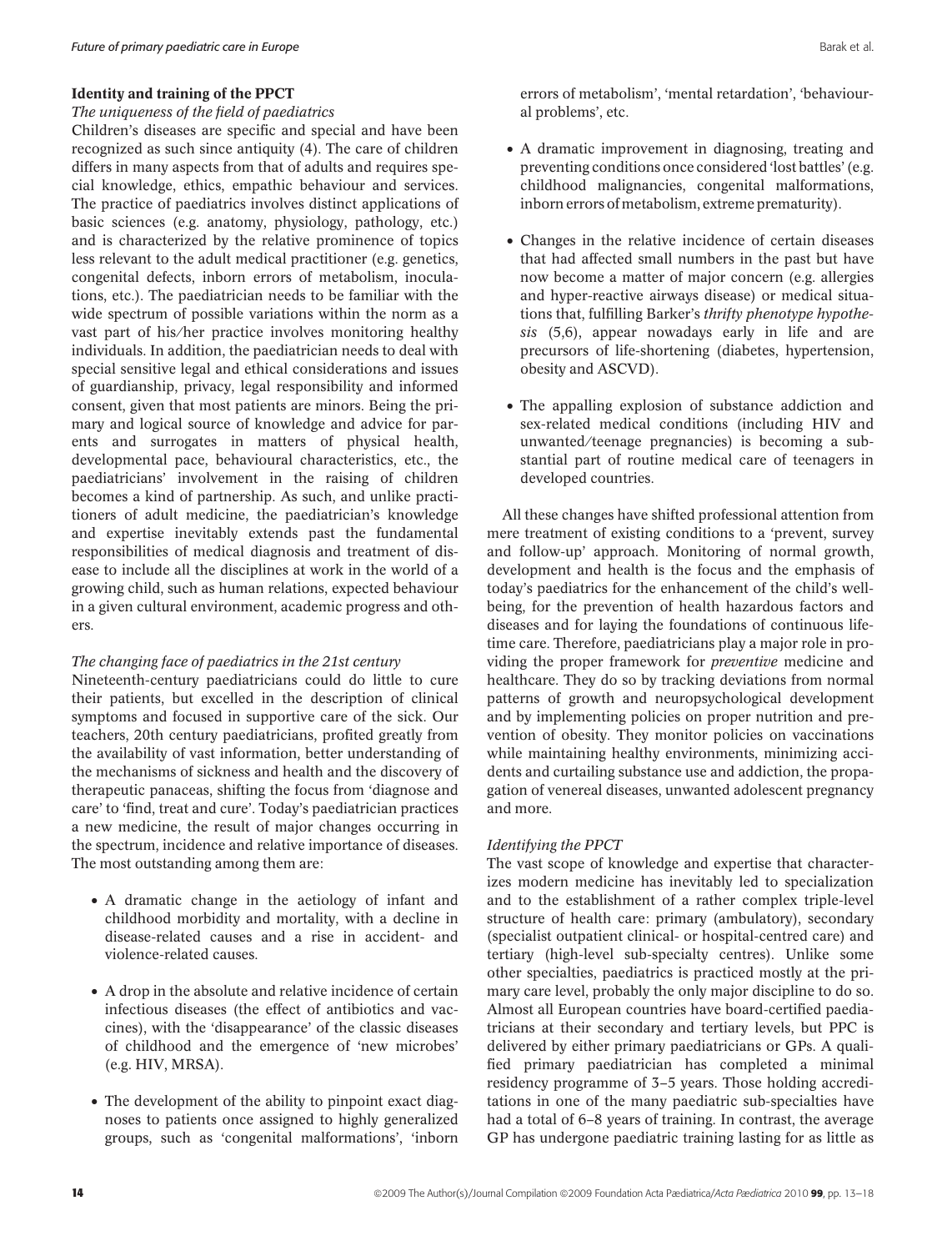a few months and usually held in a hospital setting in which healthy children or minor ailments were rarely seen (1). This is not likely to prepare GPs for dealing with aspects such as growth, development, mental health, immunizations and preventive measures of childhood diseases and, at best, trains them in the management of acute states. Many countries in which GPs are the principal deliverers of PPC admit as much and would prefer other arrangements, but have neither the funds nor the adequate infrastructures to achieve them. In the UK, for example, in response to a study on infant mortality by the Confidential Enquiry into Maternal and Child Health (CEMACH) (7), the RCPCH responded (8): '…even though the deaths may not ultimately have been preventable, there is an unacceptable number of avoidable factors involved – and lessons must be learned. One important message is that children must be seen by healthcare personnel who have had the appropriate training to provide proper and timely care, or who will refer to a paediatrician who does have those skills. We do not currently have enough numbers of paediatricians to provide comprehensive safe services for children and the government must recognise that we need to be resourced to do so'. This issue was discussed extensively in a meeting of the European Forum for Primary Care (EFPC) where Prof. Mykola Aryayev of The Ukraine presented the limited options for a common harmonious future between paediatrics and family medicine (FM) (9): 'Either FM partially or wholly withdraws from the care of children, or they could compete directly with paediatrics for the PPC, or FM and paediatrics could collaborate in providing PPC for all children and their families'.

Finding a solution acceptable by all European nations is beyond the scope and mandate of this EPA/UNEPSA committee and should be the subject of serious discussions in all European paediatric forums. Our recommendations on the subject are presented below.

#### Age limits of paediatric coverage and practice **Definitions**

Rigid age limits of paediatric practice are almost axiomatic, usually defined as 'birth to 18 years' (10,11), sometimes extending to 24 years of age (12). Exceptions are rare, the best known being the definition in Nelson's Textbook (13), where ages are not mentioned at all and paediatrics is described as '…concerned with the health of infants, children, and adolescents; their growth and development; and their opportunity to achieve full potential as adults'.

# The 'lower range' of paediatric coverage – is conception too early?

Historically, the responsibility for the baby has passed at birth from the obstetrician to the paediatrician as if it were an Olympic torch. The evolution of fertility medicine and neonatology has caused dramatic changes in the definitions of viability, life and the care of foetuses. Prenatal medicine is still regarded as a branch of obstetrics, but in an era of in vitro fertilization, fertility clinics and multi-foetal pregnancies, a multidisciplinary

approach is often desirable and everybody should bear in mind that the foetus is, in principle, an unborn child. Advances in genetics, imaging and minimally invasive therapeutic techniques, as well as a better understanding of the natural history of foetal diseases have revolutionized the management of many conditions diagnosed in utero (14). It is the committee's considered opinion that the challenges that should be dealt with by obstetricians should mainly involve the prevention of prematurity and maternal complications, but that the in utero care of diagnosable and treatable foetal conditions should be the province of paediatric subspecialists (cardiologists, imaging experts, surgeons, etc.). Primary paediatricians should also participate in the management of pregnancies, both normal uneventful and those at risk. Antenatal screening programmes for identifying diseases provide the parents the option to either terminate the pregnancy or knowingly accept the birth of an affected child. The family's attending paediatrician is in the best position to serve as consultant and advisor in this dilemma. Many postpartum difficulties and problems can be prevented with adequate antenatal counselling, especially among primiparas [e.g. early breastfeeding failure (15,16) or post-partum depression (17)].

# Extension of the upper age limit of paediatric coverage

The transition of care from paediatrician to 'grownups' physician should be carried out when adulthood is reached. The problem is agreeing on definitions. Everybody accepts that adolescence begins with puberty, but does it end when the individual reaches a specific chronological age (legal adulthood), or when he/she assumes an independent responsible role in society (social adulthood)? Alternatively, is it a gradual and individual process when physical and psychological maturity have been attained, chronological age notwithstanding?

Adolescents are concerned with unprecedented health issues for which they have neither knowledge nor means by which to contend (18). Without overshadowing their personal responsibility, society should offer them services specially geared to meet their needs, including the guidance of knowledgeable adults. This has been traditionally the role of the parent, but in many cases modern parents have lost their place and position as role models, advisors and friends, and so other adults, especially teachers and health providers, should step in and serve both as role models and providers of support.

The scale of the challenges confronting those dealing with 21st century adolescents is huge. For the first time in human history, the present generation of young adults is in danger of a substantial drop in their life expectancy, with the appearance of obesity and life-shortening diseases (e.g. diabetes, ASCVD) among youngsters. The present generation of adolescents represents the widest discrepancy ever between sexual and psychosocial maturity. They are exposed to great risks of contracting serious sexually transmitted diseases and, due to a continued lack of education and limited choices, they have became vulnerable (girls in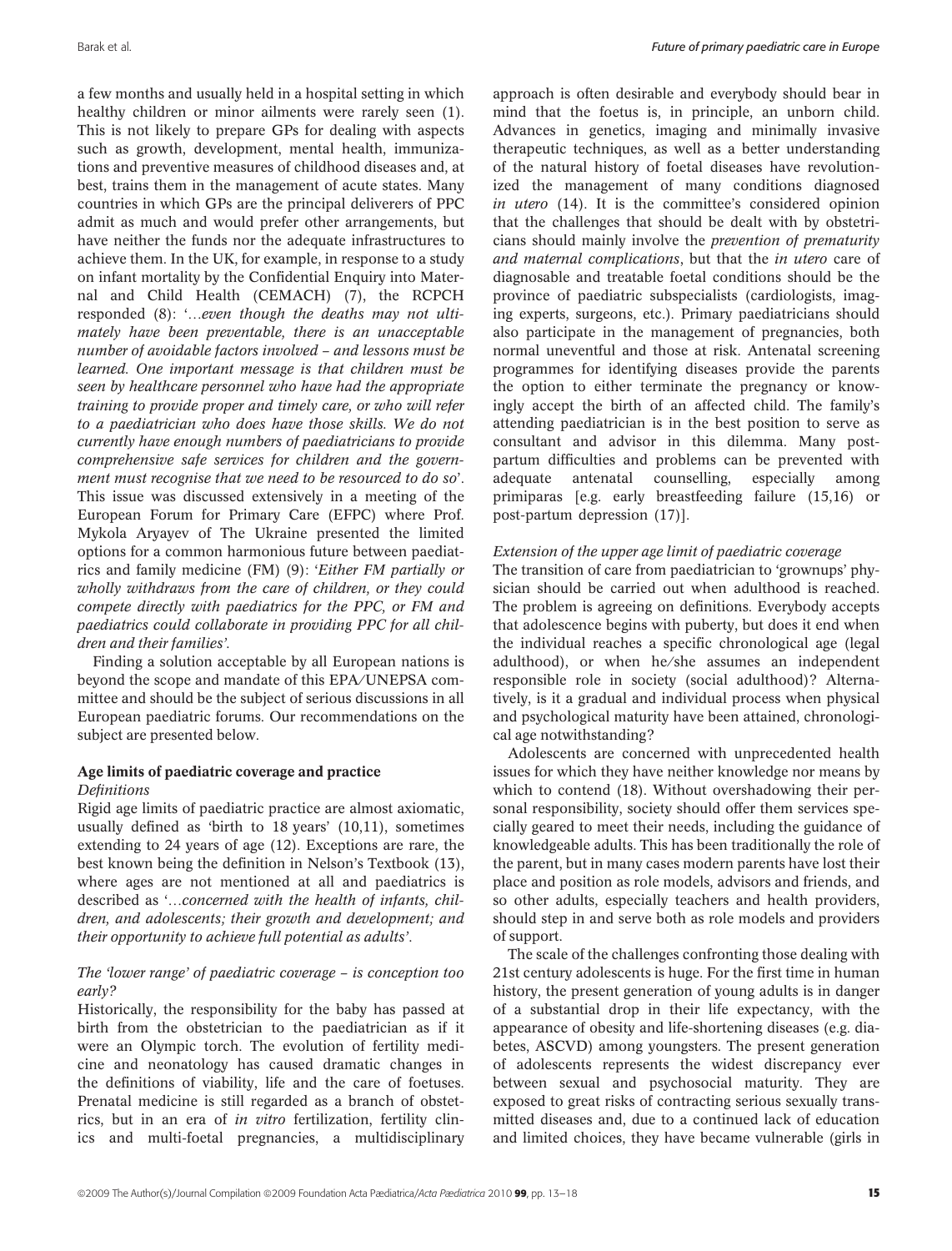particular) by having to deal or live with either the consequences of unwanted pregnancies or face the risk of unsafe abortions, a leading cause of death in young women in developing countries. Drug, tobacco and alcohol misuse are widespread among young people, both in affluent societies and in the slums of developing countries and emerging economies. These trends are a menace to emerging economies and developing countries. Many countries fail to put sufficient emphasis on the special needs of adolescents and either treat them as children or require them to share facilities with older adults, particularly undesirable when it involves adolescent mental health care. The shortcomings of adolescent medicine within the UK health system (19) are echoed across almost all of Europe: inadequate access to primary health care, concerns about confidentiality, consent and privacy, insufficient education of health professionals and the absence of dedicated hospital wards. The task of mending this situation is daunting. Even internists have expressed the need for better training in congenital and childhood-onset conditions, for training more adult subspecialists, and for continued family involvement as well as for identifying concerns about patients' psychosocial issues and maturity and acquiring financial support to care for patients with complex conditions (20). Transition of care should be gradual and performed after compiling a fully updated medical history that includes non-medical issues warranting close follow-up (e.g. parental-sibling relationship, sexual habits, eating patterns, substance use and abuse, etc.).

In an era of global financial crisis, health budgets are particularly sensitive issues. We are all proud of the growing successes in neonatology and the increased rates of prematures survival, but this is mainly the result of financial investment. In the USA, premature babies account for only 12% of births but they account for 47% of the costs for all infant hospitalizations and 27% for all paediatric hospital stays (21). Hospital bills may sometimes reach a staggering 1 million dollars per baby (22). In parallel, there is a pressing need to invest in the welfare of endangered teenagers and focus on saving them. Therefore, the committee considers that governments should weigh all the factors when establishing their adolescent healthcare budget. Rather than talking about existing gaps in services that need to be bridged, adolescent healthcare services should be perceived as the most important opportunity for early treatment of newly emerging problems and for the prevention of illhealth by educating the youth about what is meant by a healthy lifestyle and instilling the desirability of leading one. Only then will the full potential of future generations be met.

# Transition of care for adults suffering from paediatric conditions

The problem of smooth transition is especially relevant when dealing with adults who suffer from so-called paediatric illnesses or chronic medical conditions requiring special health care. These patients belong to three main groups:

- Patients suffering from 'paediatric medical conditions' once thought to be incompatible with normal adult life (e.g. cystic fibrosis, malignancies, etc.) and for which paediatricians are the traditional sources of expertise.
- 'Mental minors living in adult bodies': patients with cognitive handicaps who, although having reached legal adulthood, are by other measures incapable of self care (mental retardation, autism, etc.), especially those not confined to institutions and who remain in their parental homes.
- Patients with mainly physical handicaps (e.g. cerebral palsy) whose medical problems are better understood and cared for by caretakers with a specific paediatric orientation (paediatric orthopaedics, physical therapists, etc.).

Patients in these categories should have access to uninterrupted, comprehensive and accessible care tailored to their needs. Optimal transfer should guarantee continuity of medical care, provide ongoing good quality of life and assure that they will not suddenly initially appear in the adult system at the time of a medical crisis. The transition should be carried out only after the patient and/or family have given full consent and when the patient's situation is stable. The new healthcare service should be adolescentfriendly and empathetic, attuned to smooth continuity of care, multidisciplinary, developmentally appropriate and have the appropriate technical facilities. Prior to the transition, a multidisciplinary meeting should be held in which the adolescents, their PPCT, the paediatric subspecialists and their parallel adult colleagues should discuss specific, relevant topics and details.

#### Definitions of the European paediatric framework

European Paediatric Association and Union of National European Pediatric Societies and Associations has the moral, ethical and professional responsibility of promoting and maintaining the health and well being of Europe's future generations, and of promising them the most appropriate care by the best and most highly dedicated professionals. The concept of PC should convey aspiration towards the ideal while allowing the members to implement such lofty ambitions according to the intricate professional systems in their own countries and to the boundaries of the medical care that can realistically be provided, given their human and economical resources. There are a number of main issues that need to be confronted by each country.

#### Demography

Europe is undergoing dramatic demographic changes, among them a decrease in birth rate, an increase in the number of persons aged 60 years and over, a wave of immigration from underprivileged areas of the world and an unchanged relatively high prematurity rate (23,24).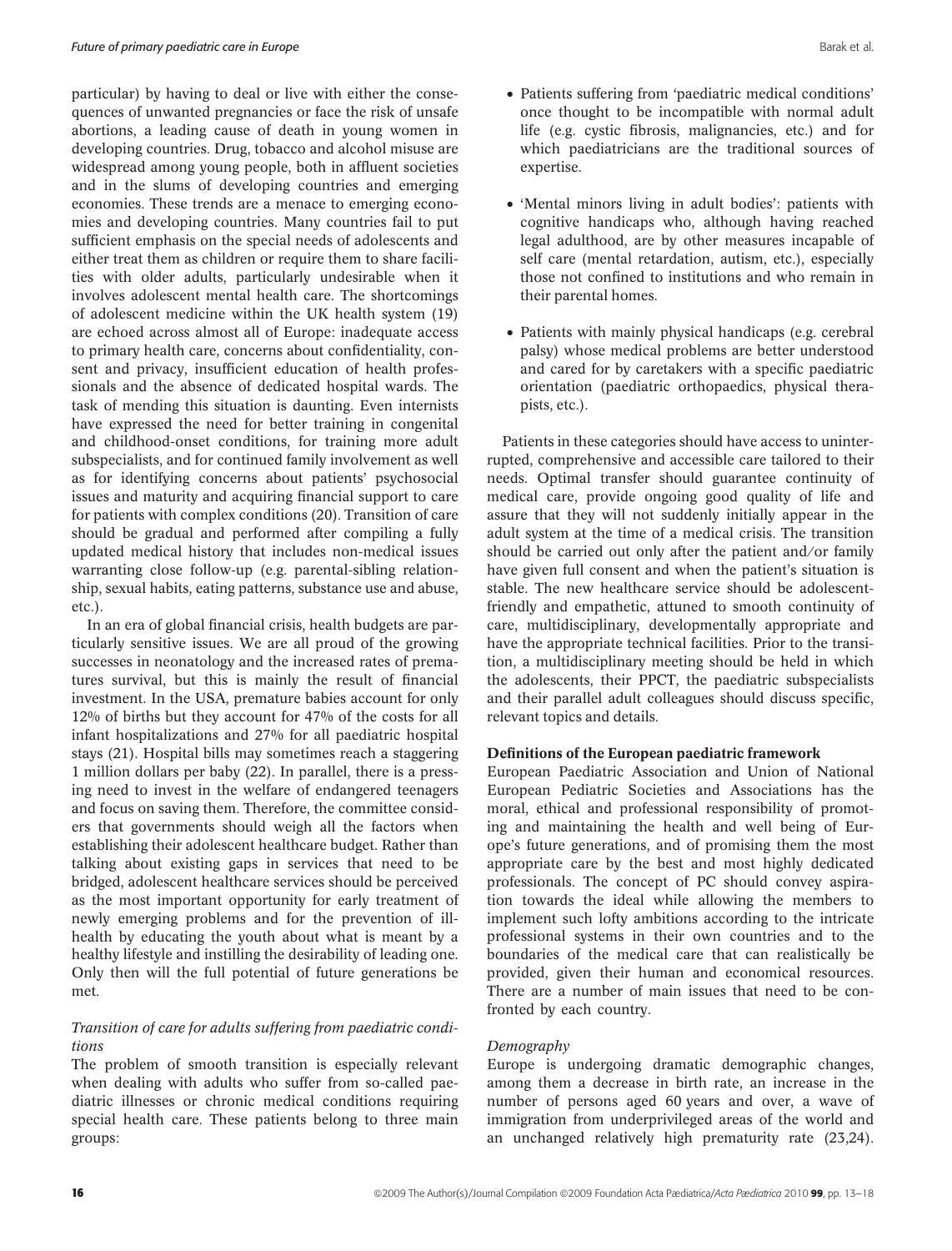There has also been a radical change in the pattern of the family unit, with more single-parent families and an increase in mean parental age. In terms of PPC, the most important demographic factor is the ratio of paediatricians to children under the age of 18 years. The Netherlands, the UK and Ireland have insufficient numbers of paediatricians to maintain any reasonable form of PPC. Ireland has 4 million inhabitants of whom 25% of them are children, the highest birth rate in Europe, and only 120 paediatricians, yielding a ratio of one paediatrician for 8333 children (25). By contrast, Slovakia with a similar demography (5 million inhabitants, 20% of them children) but with 2500 paediatricians has a ratio of one paediatrician per 400 patients under the age of 18 years, leading the officials to extend the age limit for paediatric patients to 28 years or up to the end of university studies (data by the Slovakian Association of Primary Care Paediatricians presented in the EAP/EBP annual meeting, Brussels, 2007). Even Western European countries that accept in principle that paediatricians should deliver comprehensive care up to the end of adolescence (e.g. Spain) have, in fact, limited de facto the upper age limit for PC applicability to only 6 or 7 years of age and could not raise the age limit of care without overloading paediatric offices and leading to a lower standard of medical care (26).

# Geography

It is impossible to compare the lifestyles of urban and rural communities or the medical services existing within them. Switzerland, for example, has paediatricians as primary caregivers in the concentrated urban setting (approximately 50% of children), while family physicians treat everybody, including young children, in rural areas where the population is dispersed.

# Economy and sociology

The 'Value of Life' has two price tags, moral and economic. Morally, every child deserves the best care available but economically the training of a competent paediatric health care provider is expensive and, in an era of economic crisis, not always 'cost beneficial'. Training a paediatrician may not be more expensive than that of a family practitioner, but it is several-fold costlier than that of a GP. Another problem is the yield a country can expect from training a specialist paediatrician. The last decade witnessed an increase in the number of paediatricians working part-time or reduced hours [partly due to the growing number of female paediatricians (27,28)] and those that are not willing to do out-ofhours work or 'on-call duties'.

# Political issues

In a near future, the free flow of professionals across their national borders may provide nation-members of the European Union the opportunity to reach an ideal ratio of paediatricians to patients (depending, to a great extent, on the academic and economic incentives and attractiveness for practice).

# The EPA/UNEPSA Committee's recommendations

The Committee recommends that individual nation-members implement and address the question of PPC in their independent national programmes according to the following points:

- Ideally, paediatricians should be the deliverers of PPC from birth to late adolescence and play an important role both during pregnancy (including the education of prospective parents and availability if and when problems in the newborn are foreseen and expected) and early adulthood.
- The borders and limitations of PC should be set by the child's physical and developmental stages rather than by his ⁄ her chronological age alone.
- In countries in which GPs are responsible for PPC, their curriculum should include an adequate training programme in ambulatory paediatrics. The opportunity to obtain a second opinion should be accessible to the patient within a reasonable period of time.
- A framework of smooth transition of care should be developed for adults suffering from 'paediatric diseases'.
- Paediatricians should play a major role in outlining measures of preventive medicine and healthcare follow-up at the national level and in implementing policies, in particular the war against avoidable causes of morbidity and mortality.

# Conclusion: The EPA/UNEPSA declaration

'The health and well-being of future generations in Europe will be achieved by providing proper environment and promising an ideal setup for the physical and psychosocial growth and development of infants, children, adolescents and young adults. This must include assuring continuous, competent and specialized medical surveillance from early in pregnancy to full healthy physical and psychological adulthood. Therefore, the responsibility of paediatrics in providing health care begins with the foetus and continues through young adulthood up to the age when the growth and developmental processes are generally completed. At both frontiers, in prenatal life and during the transition to adulthood, paediatricians should enjoy full co-operation and co-ordination with the relevant specialists (obstetricians, geneticists, adult medicine specialists, etc). In special circumstances (e.g. chronic disease and ⁄ or disability), when appropriate and mutually agreeable to the paediatrician, the patient, the patient's family (if applicable) and the legal system in the country of residence, the services of the paediatrician may continue to be the optimal source of medical care beyond the legal age of adulthood and until a smooth transition of the patient, and the patient's problem and needs is made to the hands of an adult professional colleague. The